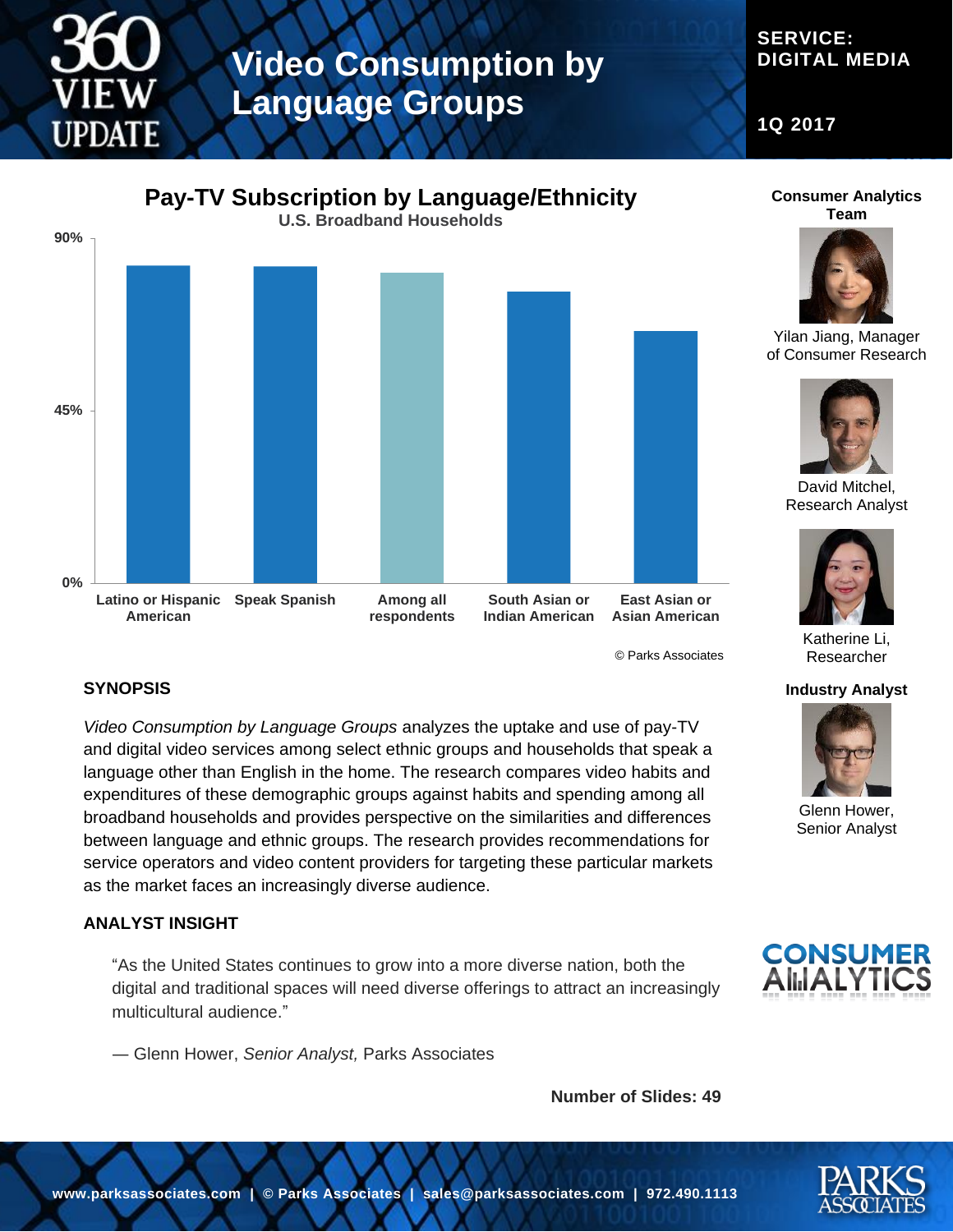

# **Video Consumption by Language Groups**

# **SERVICE: DIGITAL MEDIA**

**1Q 2017**

# **CONTENTS**

- **About the Research**
- **Previous Research**

**Industry Insight**

**Key Findings**

**Recommendations**

## **Service Adoption & Subscription**

- Pay-TV Subscription by Language/Ethnicity (Q3/16)
- Pay-TV Service Features by Language/Ethnicity (Q3/16)
- Premium Pay-TV Features by Language/Ethnicity (Q3/16)
- Bundled Service Subscription by Language/Ethnicity (Q3/16)
- Cord Cutters and Cord Shavers by Language/Ethnicity (Q3/16)
- Attitudes Toward Pay-TV Service by Language/Ethnicity (Q3/16)

## **Video Habits**

- Overall Adoption of Connected In-Home Entertainment Devices by Language/Ethnicity (Q3/16)
- Adoption of Specified Connected In-Home Entertainment Devices by Language/Ethnicity (Q3/16)
- Use of Internet Video by Language/Ethnicity (Q3/16)
- Use of Specified Devices to Watch Internet Video by Language/Ethnicity (Q3/16)
- Frequency of Watching Video on a TV Set by Language/Ethnicity (Q3/16)
- Frequency of Watching Video on a Computer by Language/Ethnicity (Q3/16)
- Frequency of Watching Video on a Tablet by Language/Ethnicity (Q3/16)
- Frequency of Watching Video on a Smartphone by Language/Ethnicity (Q3/16)
- Average Number of Days Watching Video on Specified Devices by Language/Ethnicity (Q3/16)
- Average Weekly Video Consumption on a TV Set by Language/Ethnicity (Q3/16)
- Average Weekly Video Consumption on a Computer by Language/Ethnicity (Q3/16)
- Average Internet Video Consumption on Smartphones or Tablets by Language/Ethnicity (Q3/16)
- Watching Movies & TV as a Top 3 Leisure Activity by Language/Ethnicity (Q3/16)

## **Video Expenditure**

- Standalone Pay-TV Service ARPU by Language/Ethnicity (Q3/16)
- Average Monthly Expenditure on Media Types by Language/Ethnicity (Q3/16)
- Breakdown of Video Consumption vs. Expenditure (2014 - 2016)
- Breakdown of Video Consumption & Expenditure by Language/Ethnicity (Q3/16)